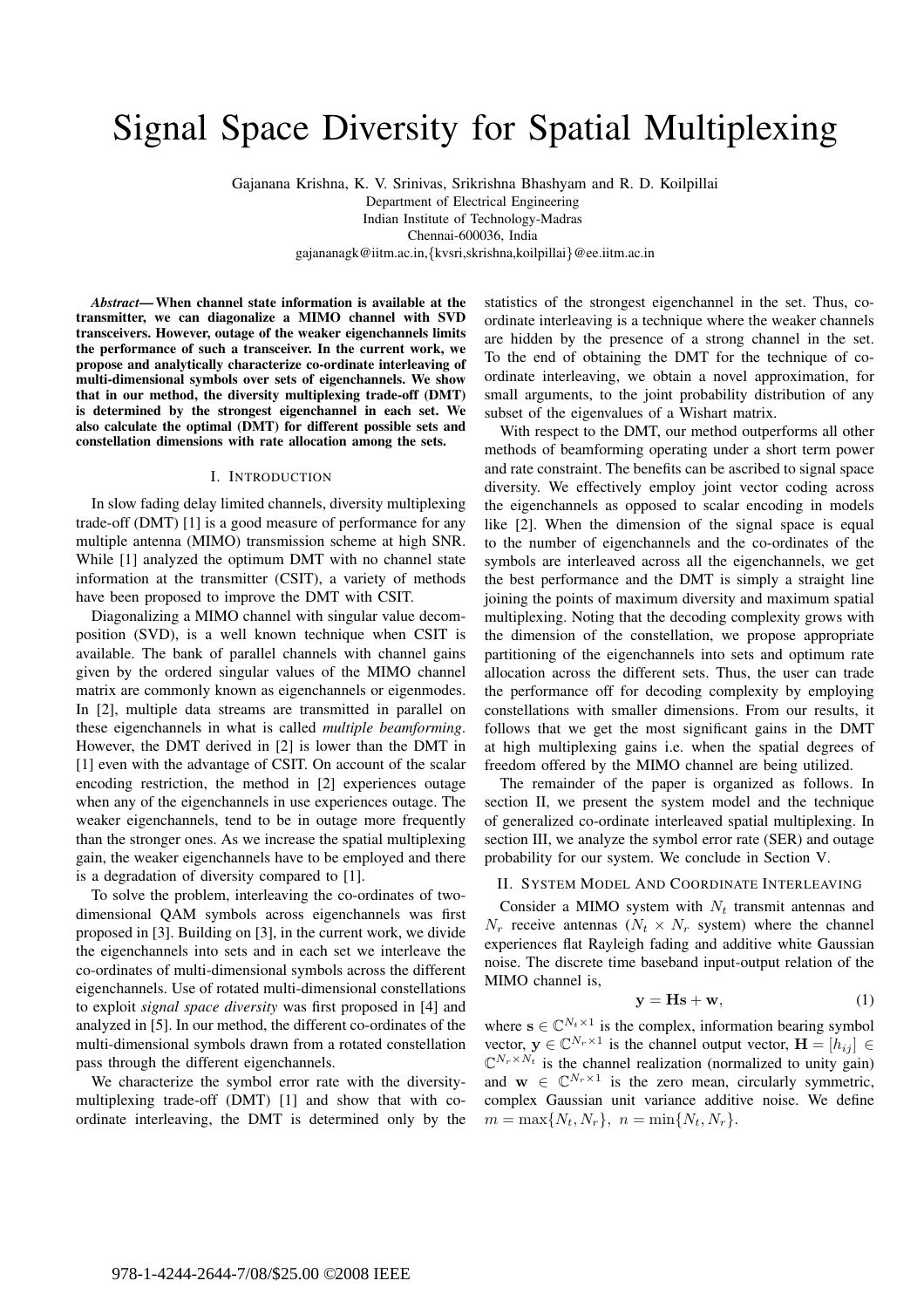We assume pefect channel state information at the receiver and transmitter. The MIMO channel is diagonalized through SVD as  $\mathbf{H} = \mathbf{U}\mathbf{\Lambda}\mathbf{V}^H$  where  $\mathbf{U} \in \mathbb{C}^{N_r \times n}$  and  $\mathbf{V} \in \mathbb{C}^{N_t \times n}$ are unitary matrices and  $\Lambda \in \mathbb{R}^{n \times n}$  is a diagonal matrix with are unitary matrices and  $\Lambda \in \mathbb{R}$  is a diagonal matrix with  $\sqrt{\lambda_{\ell}} \in \mathbb{R}^+$  as its  $\ell^{th}$  diagonal element representing the  $\ell^{th}$  eigenchannel. Here  $\sqrt{\lambda_{\ell}}$  denotes the gain of the  $\ell^{th}$  largest singular value of **H**.

Our system operates under a short term power constraint  $\mathbb{E}[\mathbf{s}^{\dagger}\mathbf{s}] \leq P$ . We generalize the scheme in [3] for significantly improved performance with arbitrary  $n$  using multidimensional QAM constellations, which were first proposed in [5] as a method of improving throughput at the expense of decoding complexity. We partition the  $n$  eigenchannels into sets of eigenchannels  $Q_1, Q_2, \ldots, Q_s$  such that  $\sum_{i=1}^s q_i = n$ <br>where  $a_i = |O_i|$  the number of elements in Q. Depending on where  $q_i = |Q_i|$ , the number of elements in  $Q_i$ . Depending on the target data rate, we pick the first  $L \leq s$  sets among  $\{Q_i\}$ and allocate power  $P_i$  to each set such that  $\sum_{i=1}^{L} P_i \leq P$ .<br>We then use a -dimensional co-ordinate interleaved coding We then use  $q_i$ -dimensional co-ordinate interleaved coding on each set  $Q_i$  for  $1 \leq i \leq L$ .

Let  $\mathbf{x}^i = \mathbf{x}^i + j\mathbf{x}^i$  be the codeword on a particular set of renchannels O, where  $i = \sqrt{-1}$  We choose  $\mathbf{x}^i = \mathbf{M}\mathbf{h}$  for Let  $\mathbf{x} = \mathbf{x}_1 + j\mathbf{x}_2$  be the codeword on a particular set of<br>eigenchannels  $Q_i$  where  $j = \sqrt{-1}$ . We choose  $\mathbf{x}_k^i = \mathbf{M}\mathbf{b}$  for  $k = 1, 2$  where  $\mathbf{b} = (b_1, b_2, \dots, b_{q_i})^T$  represents a point from O, an  $q_i$ -dimensional QAM constellation and  $\mathbf{M} = [m_{ij}] \in$  $\mathbb{R}^{q_i \times q_i}$  is the rotation matrix applied to the constellation to get  $O'$  [5]. Let  $\mathbf{s}^i = \mathbf{V}^i \overline{\mathbf{P}}^i \mathbf{x}_i$  where  $\mathbf{V}^i$  contains the right<br>singular vectors corresponding to the eigenchannels in  $O_1$  and singular vectors corresponding to the eigenchannels in  $Q_i$  and  $\overline{\mathbf{P}}^i$  = diag  $\left(\{\sqrt{p_k^i}\}_{k=1,\dots,q_i}\right)$  such that  $\sum_{k=1}^{q_i} p_k^i \leq P_i$  the power constraint for  $Q_i$ . Transmit  $\mathbf{s} = \sum_{i=1}^L \mathbf{s}^i \in \mathbb{C}^{N_t \times 1}$ .<br>Multiply the received vector **y** by  $\mathbf{U}^H$  to obtain the equiv-

alent received signal on the set  $Q_i$  as

$$
\mathbf{r}^{i} = \mathbf{r}_{1}^{i} + \jmath \mathbf{r}_{2}^{i} = \left(\boldsymbol{\Lambda}^{i} \overline{\mathbf{P}}^{i} \mathbf{x}_{1}^{i} + \mathbf{w}_{1}'\right) + \jmath \left(\boldsymbol{\Lambda}^{i} \overline{\mathbf{P}}^{i} \mathbf{x}_{2}^{i} + \mathbf{w}_{2}'\right), (2)
$$

where  $\Lambda^i$  = diag  $(\{\sqrt{\lambda_{\ell_k}}\}, k = 1, 2, ..., q_i)$  contains the eigenchannels in  $Q_i$  and  $\mathbf{w}'_1 = \Re \mathbf{w}'$ ,  $\mathbf{w}'_2 = \Im \mathbf{w}'$  rep-<br>resent the noise vectors  $\frac{1}{2}$  If  $\mathbf{x}^i = [x^i, x^i, \dots, x^i, x^i]$  and resent the noise vectors. <sup>1</sup>. If  $\mathbf{x}_t^i = [x_{t1}^i x_{t2}^i \cdots x_{tq_i}^i]^T$  and  $\mathbf{w}' = [w', w', \dots, w']^T$  the individual entries of  $\mathbf{r}^i$ resent the noise vectors.  $\therefore$  If  $\mathbf{x}_t^* = [x_{t1}^* x_{t2}^* \cdots x_{tq_i}^*]^T$  and  $\mathbf{w}'_t = [w'_{t1} w'_{t2} \cdots w'_{tq_i}^T]^T$ , the individual entries of  $\mathbf{r}_t^i = [r_{t1}^i r_{t2}^i \cdots r_{tq_i}^i]^T$  are given by

$$
r_{tk}^i = \sqrt{\lambda_{\ell_j} p_k^i} x_{tk}^i + w_{tk}', \qquad (3)
$$

for  $t = 1, 2$ . From (3), we see that the coordinates of the multidimensional symbols pass through different eigenchannels. The maximum-likelihood (ML) detection criterion with perfect CSI stipulates the minimization of the following metric to estimate the transmitted symbol **x** from  $\mathbf{r}_t^i$ 

$$
m(\mathbf{x}|\mathbf{r}_t^i,\lambda_{\ell_1},\lambda_{\ell_2},\ldots,\lambda_{\ell_{q_i}})=\sum_{j=1}^{q_i}|r_{tj}^i-\sqrt{\lambda_{\ell_j}p_j^i}x_j|^2.\quad (4)
$$

It can be seen in (4) that the decoding complexity of the ML metric increases with  $q_i$ , the dimension of the signal set used. We can compute (4) more efficiently through the *universal lattice decoder*, commonly known as the *sphere* *decoder* [6]. The sphere decoder was shown to perform close to ML decoding with low complexity for dimensions of up to 32. As the expected complexity of sphere decoding was shown to be polynomial (approximately cubic) [7], we note that it is practically feasible to decode the multi-dimensional symbols at the receiver.

## III. SYMBOL ERROR RATE AND OUTAGE PROBABILITY

In order to capture the asymptotic performance of our system, we analyze the DMT derived in [1], where diversity order, d is given by  $d \equiv -\lim_{P\to\infty} \frac{\log P_e(P)}{\log P}$ , which describes the rate at which the average error probability  $P(P)$  falls with rate at which the average error probability,  $P_e(P)$ , falls with P at large P, for a particular target rate,  $R(P)$ . Multiplexing P at large P, for a particular target rate,  $R(P)$ . Multiplexing<br>gain is defined as  $r = \lim_{R(P)} R(P)$ , where r quantifies the gain is defined as  $r = \lim_{P \to \infty} \frac{R(P)}{\log P}$ , where r quantifies the dependence of the target rate on the average nower constraint dependence of the target rate on the average power constraint.

If  $\mathcal E$  is the error event, the probability of wrong detection of  $\mathbf{x}_t^i$  from  $\mathbf{r}_t^i$  are identical for  $t = 1, 2$  and given by

$$
\underbrace{\Pr\left(x_l \to x_{\eta(l)}\right)}_{\text{Most probable error event}} \leq \Pr\left(\mathcal{E}|\mathbf{x}_k^i = x_l\right) \leq \underbrace{\sum_{x_k \in \mathcal{N}(l)} \Pr\left(x_l \to x_k\right)}_{\text{Union Bound}},\tag{5}
$$

where  $x_{n(l)}$  represents the nearest neighbor of  $x_l$  and  $\mathcal{N}(l)$ represents the set of constellation points in the immediate neighborhood of  $x_l$  in  $\mathcal{O}'$ . For any  $q_i$ -dimensional QAM constellation, the maximum number of points in the immediate neighborhood of any point is  $2q_i$ , i.e.  $|\mathcal{N}(l)| = 2q_i$ . Therefore

$$
\sum_{x_k \in \mathcal{N}(l)} \Pr(x_l \to x_k) \le 2q_i \Pr(x_l \to x_{\eta(l)}).
$$
 (6)

Since the upper bound and the lower bound in (5) are different only by a scaling factor, to calculate the DMT, we need to find the SNR exponent of the most probable error event, the lower bound in (5).

We consider Pr( $x_l \rightarrow x_k$ ) for any k and l in the immediate neighborhood of each other which is given by

$$
\Pr(x_l \to x_k) = \mathbb{E}\left[Q\left(\frac{|u_l - u_k|}{2}\right)\right],\tag{7}
$$

where  $u_{\{l,k\}} = \Lambda^i \overline{P}^i x_{\{l,k\}}$  represents the received constellation point  $x_{\{l,k\}} = [x_{\{l,k\}} \ x_{\{l,k\}} \ x_{\{l,k\}} \ x_{\{l,k\}}]^T$  without lation point  $x_{\{l,k\}} = [x_{\{l,k\}1}, x_{\{l,k\}2}, \ldots, x_{\{l,k\}q_i} ]^T$  without any noise. We have in (7)

$$
|u_{l} - u_{k}| = \left[\sum_{j=1}^{q_{i}} \lambda_{\ell_{j}} p_{j} (x_{lj} - x_{kj})^{2}\right]^{\frac{1}{2}}.
$$
 (8)

The power allocated to each set  $P_i$  is taken to be  $P/L$ . However, such a choice will not alter the DMT. Scaling the power by a constant factor, in this case L will not make a difference when  $P \to \infty^2$ . Let  $R_i = r_i \log P$  be the rate on the set  $Q_i$  such that  $R = r \log P = (\sum_{i=1}^s r_i) \log P$  where R is<br>the target transmission rate. For a transmission rate of r,  $\log P$ the target transmission rate. For a transmission rate of  $r_i \log P$ ,

<sup>&</sup>lt;sup>1</sup>Multiplication by unitary matrices does not alter the statistics of a noise vector.

<sup>&</sup>lt;sup>2</sup>Noting that  $P_i \leq P$  for each *i*, we could upper-bound the performance by taking  $P_i = P$ . However the DMT is unchanged from what is obtained here.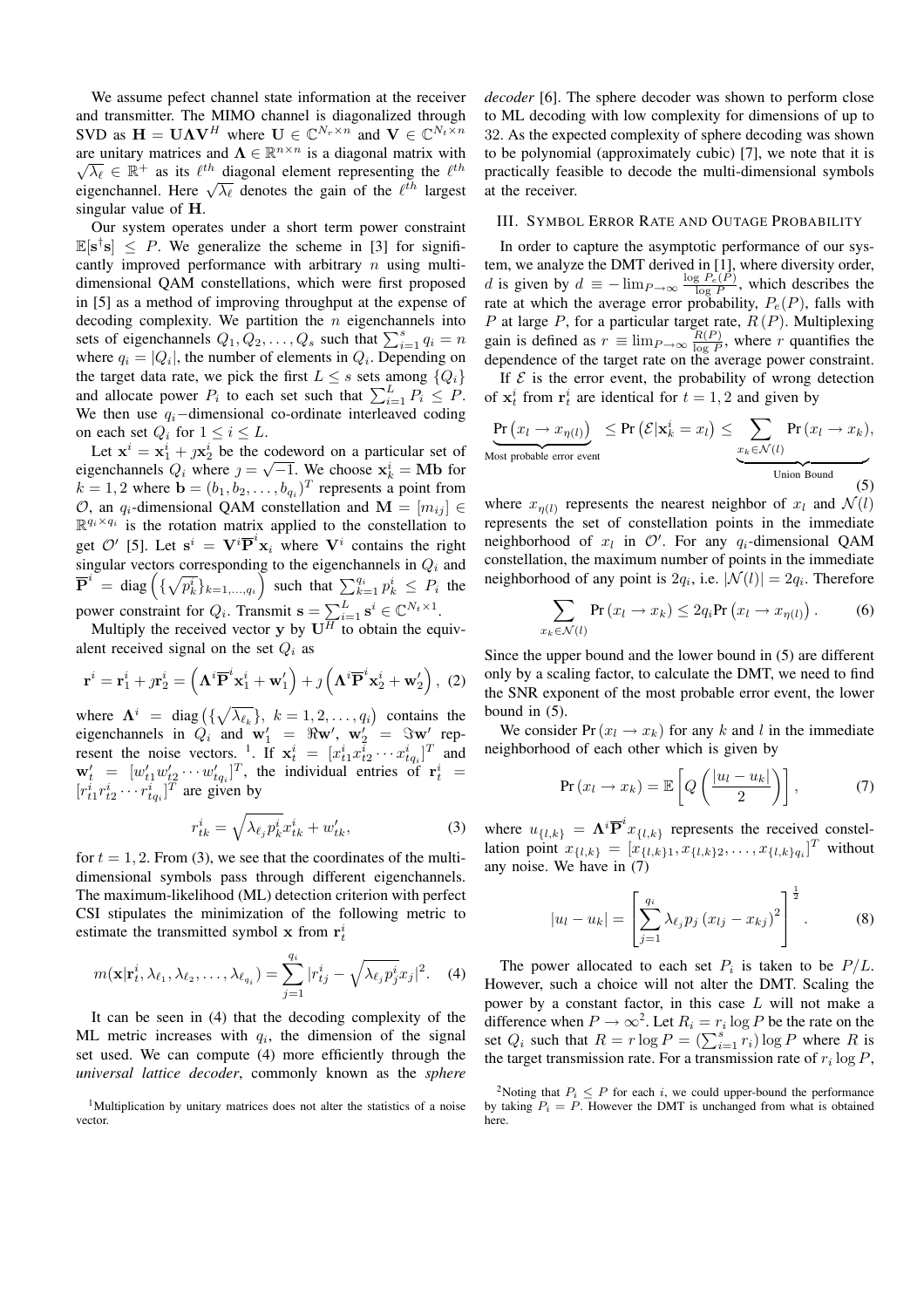there should be a total of  $P^{r_i}$  possible points in the combined constellation of  $\mathbf{x}_1^i$  and  $\mathbf{x}_2^i$ . As  $\mathbf{x}_1^i$  and  $\mathbf{x}_2^i$  are symmetric, there should be  $P^{\frac{r_1}{2}}$  points in the constellation of either  $\mathbf{x}_1^i$  or  $\mathbf{x}_2^i$ . Additionally, since  $x_1^i$  and  $x_2^i$  are unit energy  $q_i$ -dimensional constallations, the program between points is of the order of constellations, the spacing between points is of the order of  $P^{\frac{r_i}{2q_i}}$  in each dimension. If  $x_l$  and  $x_k$  are  $d_i^{lk}$  symbols apart in the  $j<sup>th</sup>$  dimension, the distance between them in the  $j<sup>th</sup>$ dimension will be of the order of  $d_i^lk P^{-\frac{r_i}{2q_i}}$ . We note that as  $\mathcal{O}'$  is a rotation of the constellation  $\mathcal O$  with M,  $d_i^{lk}$ for  $l \neq k$ , i.e. no two points have the same  $j^{th}$  coordinate.<br>Therefore, we have in (9) Therefore, we have in (9),

$$
|u_{l} - u_{k}| = \left[\sum_{j=1}^{q_{i}} \lambda_{\ell_{j}} p_{j} \left(d_{j}^{lk}\right)^{2} P^{-\frac{r_{i}}{q_{i}}}\right]^{\frac{1}{2}}
$$
(9)

To analyze the symbol error rate in (7) using (9), we would need the joint distribution of the ordered eigenvalues in  $Q_i$ . We define the central Wishart matrix as  $W = HH^{\dagger}$  when  $N_r < N_t$  and  $\mathbf{W} = \mathbf{H}^\dagger \mathbf{H}$  when  $N_r > N_t$ .

*Theorem 3.1 (Joint Distribution of Eigenvalues):* An approximation to the joint distribution of eigenvalues of a central Wishart matrix  $\overline{\lambda}_{\ell_1}^{\ell_q} = {\lambda_{\ell_1}, \lambda_{\ell_2}, \ldots, \lambda_{\ell_q}}$  where  $\ell_1 < \ell_2 < \ldots < \ell_q$  and  $\ell_j \in \{1, 2, 3, \ldots, n\}$ , valid for small around the strain by  $arguments<sup>3</sup>$  is given by

$$
g\left(\overline{\lambda}_{\ell_1}^{\ell_q}\right) = C\left(\prod_{i=1}^{q-1} \lambda_{\ell_i}^{\chi_i-1}\right) \lambda_{\ell_q}^{\chi'_q-1} + o\left(\left(\prod_{i=1}^{q-1} \lambda_{\ell_i}^{\chi_i-1+\epsilon_i}\right) \lambda_{\ell_q}^{\chi'_q-1+\epsilon_q}\right),\qquad(10)
$$

where  $C$  is the normalizing factor,

$$
\chi_i = (\ell_{i+1} - \ell_i) (m + n - \ell_i - \ell_{i+1} + 2), \qquad (11)
$$

$$
\chi'_{q} = (m - \ell_{q} + 1) (n - \ell_{q} + 1), \tag{12}
$$

and  $\epsilon_i$  is a positive constant for  $i = 1, 2, \ldots, q$ .

*Proof:* We refer to [8, Lemma 2] for the approximate distribution of a single ordered eigenvalue valid for small arguments. The same result has been proved rigorously in [9]. For the sake of brevity, we present only a heuristic argument on the lines of [8]. A rigorous proof is possible with a nontrivial generalization of steps in [9, Appendix II].

The required joint distribution is exactly given by

$$
g\left(\overline{\lambda}_{\ell_1}^{\ell_q}\right) = \int_{\mathcal{D}_{\ell_1}^+} \int_{\mathcal{D}_{\ell_1,\ell_2}^\times} \int_{\mathcal{D}_{\ell_2,\ell_3}^\times} \cdots \int_{\mathcal{D}_{\ell_q}^-} f\left(\{\lambda\}_{i=1,2,\ldots,n}\right)
$$

$$
d\lambda_{\ell_1}^+ d\lambda_{\ell_1,\ell_2}^\times d\lambda_{\ell_2,\ell_3}^\times \ldots d\lambda_{\ell_{q-1},\ell_q}^\times d\lambda_{\ell_q}^-,
$$

where

$$
f(\lambda_1, \lambda_2, \dots, \lambda_n) = K_{m,n}^{-1} e^{-\sum_i \lambda_i} \prod_i \lambda_i^{m-n} \prod_{i < j} \left(\lambda_i - \lambda_j\right)^2 \tag{13}
$$

<sup>3</sup>We write a function  $a(x)$  as  $o(x)$  if  $\lim_{x\to 0} a(x)/x = 0$ .

is the complete joint distribution of all the eigenvalues for the Rayleigh channel. Also

$$
\lambda_{\ell_1}^+ = \{\lambda_1, \dots, \lambda_{\ell_1 - 1}\}, \lambda_{\ell_q}^- = \{\lambda_{\ell_{q+1}}, \dots, \lambda_n\},\qquad(14)
$$

$$
\lambda_{\ell_i,\ell_{i+1}}^{\times} = \{\lambda_{\ell_i+1},\ldots,\lambda_{\ell_{i+1}-1}\}\tag{15}
$$

and their respective domains

$$
\mathcal{D}_{\ell_1}^+ = \{ \lambda_{\ell_1} \le \lambda_{\ell_1 - 1} \le \dots \le \lambda_1 < \infty \},\tag{16}
$$

$$
\mathcal{D}_{\ell_q}^- = \{ 0 < \lambda_n \le \lambda_{n-1} \le \cdots \le \lambda_{\ell_q + 1} \le \lambda_{\ell_q} \},\tag{17}
$$

$$
\mathcal{D}_{\ell_i,\ell_{i+1}}^{\times} = \{ \lambda_{\ell_i} \le \lambda_{\ell_i+1} \le \cdots \le \lambda_{\ell_{i+1}-1} \le \lambda_{\ell_{i+1}} \} \qquad (18)
$$

for  $i = 1, 2, \ldots, q - 1$ .

The integration over  $\mathcal{D}_{\ell_1}^+$  results in a constant and is not a function of  $\lambda_{\ell_1}$  for small  $\lambda_{\ell_1}$ . We turn to integration over  $\mathcal{D}_{\ell_i,\ell_{i+1}}^{\times}$  for  $i = q - 1, q - 2,..., 1$ . As the complete joint distribution of (13)  $f(.) \rightarrow 0$  whenever  $\lambda_i \rightarrow \lambda_{i+1}$  we distribution of (13),  $f(\cdot) \rightarrow 0$ , whenever  $\lambda_k \rightarrow \lambda_{k+1}$ , we assume that the eigenvalues are separated widely enough and approximate  $(\lambda_k - \lambda_j)^2$  in (13) with  $\lambda_k^2$  for all  $k < j$ <br>without loss of accuracy for further calculations. For each without loss of accuracy for further calculations. For each  $\lambda_k \in \lambda_{i_1, \ell_{i+1}}^{\times}$ , there are  $n-k$  possible factors  $(\lambda_k - \lambda_j)^2 \approx \lambda_k^2$ along with  $\lambda_k^{m-n}$ . Therefore,  $\chi_i - 1$ , the exponent of  $\lambda_{\ell_i}$  is

$$
\chi_i - 1 = \sum_{k=\ell_i}^{\ell_{i+1}-1} \{ (m-n) + 2(n-k) + 1 \} - 1
$$
  
=  $(\ell_{i+1} - \ell_i)(m+n-\ell_{i+1} - \ell_i + 2) - 1.$  (19)

Similar arguments hold for integration over  $\mathcal{D}_{\ell_q}^-$  to obtain

$$
\chi'_q - 1 = (m - \ell_q + 1)(n - \ell_q + 1) - 1,\tag{20}
$$

which can be checked by substituting  $\ell_{i+1} = n + 1$  in (19).

We verify that the marginal distributions obtained from the joint distribution derived here coincide with results in [8, Lemma 2] and [9, Theorem 1].

$$
g\left(\overline{\lambda}_{\ell_1}^{\ell_{q-1}}\right) = \int_{\lambda_{\ell_q}=0}^{\lambda_{\ell_{q-1}}} g\left(\overline{\lambda}_{\ell_1}^{\ell_q}\right) d\lambda_{\ell_q}
$$
  
=  $C\lambda_{\ell_1}^{\chi_1-1} \lambda_{\ell_1}^{\chi_2-1}, \dots, \lambda_{\ell_{q-1}}^{\chi_{q-1}+\chi_q'-1}$   
=  $C\lambda_{\ell_1}^{\chi_1-1} \lambda_{\ell_1}^{\chi_2-1}, \dots, \lambda_{\ell_{q-1}}^{\chi_{q-1}'-1},$ 

where in (a) we make use of a property which is easily verified.

$$
\chi_{i-1} + \chi'_i - 1 = \chi'_{i-1} - 1 \tag{21}
$$

for  $i = 2, \ldots, q$ . Proceeding in the same manner we arrive at the marginal distribution  $g(\lambda_{\ell_1}) = C \lambda_{\ell_1}^{\chi'_1}$  which corresponds<br>to the results in [8, Lemma 2] and [9, Theorem 1] to the results in [8, Lemma 2] and [9, Theorem 1].

We now proceed to state the DMT for the set  $Q_i$  in our second main result. The proof is supplied in the appendix.

*Theorem 3.2 (DMT within a set):* The DMT for the average error probability on the set  $Q_i$  using  $q_i$ -dimensional symbols as given in (2) is

$$
d_i(r_i) = (m - \mu_i + 1)(n - \mu_i + 1)\left(1 - \frac{r_i}{q_i}\right), \qquad (22)
$$

where  $\mu_i$  is the strongest eigenchannel in  $Q_i$  and  $q_i = |Q_i|$ .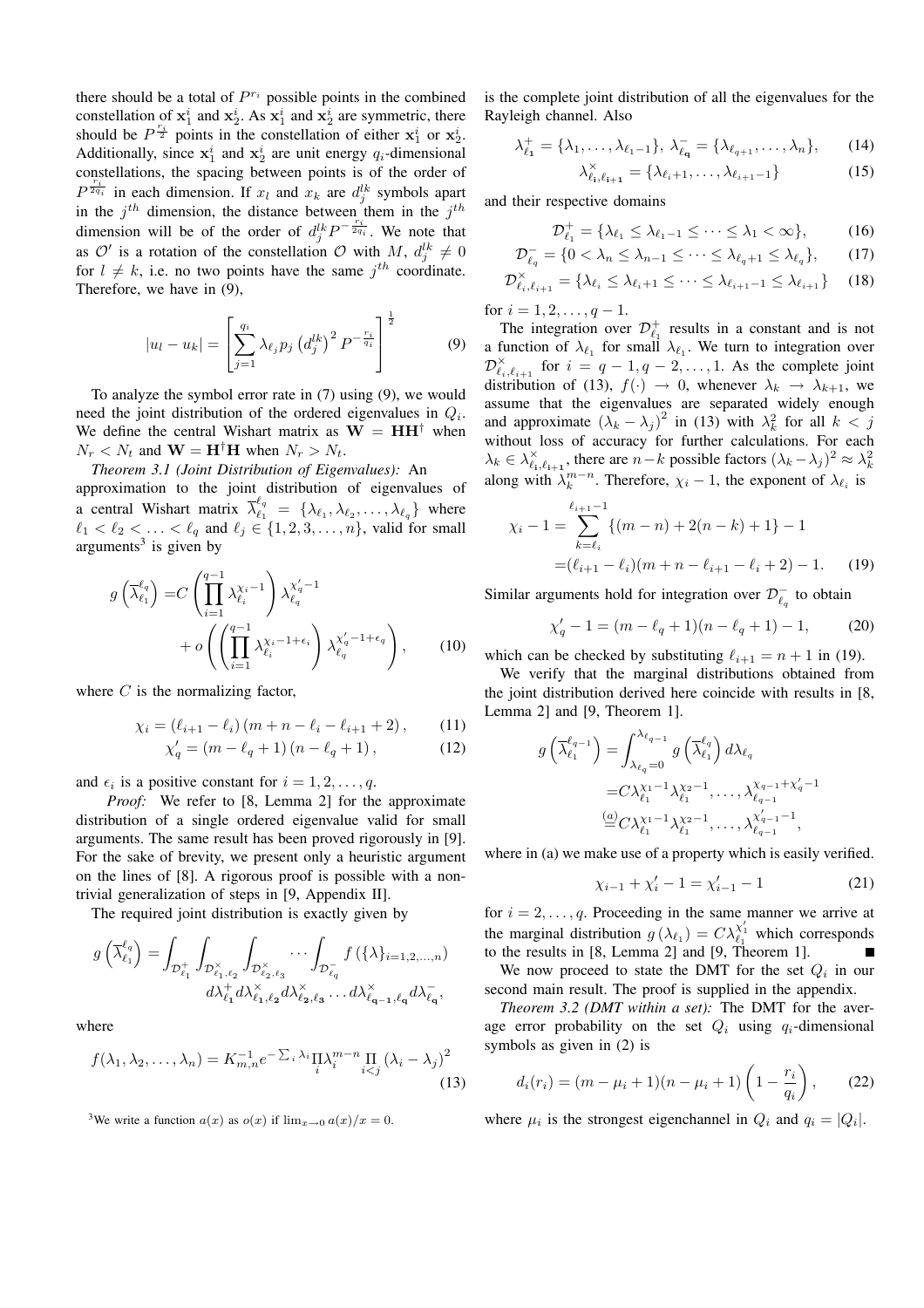From (22), we see that the DMT for  $Q_i$  depends only on the strongest eigenchannel in  $Q_i$ . Therefore, we can infer that the effect of the weaker eigenchannels is offset by the method of co-ordinate interleaving. The best performance can be expected when we interleave coordinates of  $n$  dimensional symbols across the  $n$  eigenchannels, i.e. when we have only one set. From Theorem 3.2, we see that the DMT for interleaving coordinates across all the eigenchannels is given by a straight line joining the points corresponding to maximum diversity  $(0, mn)$  and maximum multiplexing gain  $(n, 0)$ . If we wish to use constellations with smaller dimensions to reduce decoding complexity, the following result describes appropriate partitioning of eigenchannels into sets.

*Theorem 3.3 (System DMT):* For the co-ordinate interleaved system with the partition of eigenchannels  ${Q_i}_{i=1}^s$ ,<br>the optimal DMT  $d^*(x)$  is given by a piece wise linear curve the optimal DMT  $d_D^*(r)$  is given by a piece-wise linear curve<br>ioining the points joining the points

$$
(\rho_k, (m - \mu_{k+1} + 1)(n - \mu_{k+1} + 1)) \qquad k = 0, 1, 2, \dots, s
$$
\n(23)

where

$$
\rho_k = \begin{cases} 0 & k = 0\\ \sum_{j=1}^k q_j \left( 1 - \frac{(m - \mu_{k+1} + 1)(n - \mu_{k+1} + 1)}{(m - \mu_j + 1)(n - \mu_j + 1)} \right) & k > 0, \end{cases}
$$
(24)

 $q_j = |Q_j|$ ,  $\mu_i$  is the strongest eigenchannel in  $Q_i$  for  $i =$  $1, 2, \ldots, s$  and  $\mu_{s+1} = n + 1$ . For each  $r > 0$ , the rates allocated to  $\{Q_i\}$  are given by

$$
r_{i} = \begin{cases} q_{i} \left( 1 - \frac{d_{D}^{*}(r)}{(m - \mu_{i} + 1)(n - \mu_{i} + 1)} \right) & 1 \leq i \leq \min_{\rho_{L} \geq r} L \\ 0 & i > \min_{\rho_{L} \geq r} L. \end{cases}
$$
(25)

*Proof:* The problem of finding the optimum DMT reduces to an optimization problem of allocating rates to the different sets  $Q_i$  depending on their relative strengths. Let  $\mu_{s+1} = n + 1$  and

$$
c(k) = (m - \mu_k + 1)(n - \mu_k + 1) \quad k = 1, 2, \dots, s \quad (26)
$$

$$
D(L,r) = c(i) \left(1 - \frac{r_i}{q_i}\right) \quad i = 1, 2, \dots, L \quad L \leq s. \tag{27}
$$

We have to find the optimum DMT  $d_D^*(r) = \max_L D(L, r)$ <br>subject to the constraint  $\sum_L r = r$  Solving the problem subject to the constraint  $\sum_{i=1}^{L} r_i = r$ . Solving the problem, we get the transition points mentioned in Theorem 3.3 when  $D(i, \rho_i) = D(i+1, \rho_i)$  for  $i = 1, 2, \ldots, s-1$ . At the transition point  $(\rho_k, c(k+1))$ , the diversity  $d_D^*(r)$  is equal to the best<br>diversity of the strongest eigenchannel in set  $\Omega_{k,k}$ diversity of the strongest eigenchannel in set  $Q_{k+1}$ .

*Remark 3.1:* From Theorem 3.3, it is clear that the optimum patitioning of eigenchannels to  $\{Q_i\}$  would imply  $\mu_i = i$  i.e. allocate the s largest eigenvalues separately to the s sets.

*Remark 3.2:* We turn the tradeoff around and consider the rate-diversity trade-off  $r_D^*(d)$  for our method and  $r_M^*(d)$  for multiple beamforming [2]. Let us also assume the partitioning multiple beamforming [2]. Let us also assume the partitioning as in Remark 3.1, i.e.  $\mu_i = i$  for  $i = 1, 2, \ldots, s$ . In Theorem 3.3, if we substitute equal  $q_i = q$ , it is not difficult to show that at points where diversity  $d(r)=(m - i + 1)(n - i + 1)$ for  $i = 1, 2, ..., s$ , the ratio of the rates  $r_D^*(d)/r_M^*(d) = a$ , the constellation dimension employed. Even with a OAM q, the constellation dimension employed. Even with a QAM





Fig. 1. DMT Comparison for a  $8 \times 10$  system

constellation employed in our system we get a gain of 2 over multiple beamforming. As we increase the dimension of the signal space, we can extract corresponding gains in spatial multiplexing at a given reliability.

# IV. REPRESENTATIVE RESULTS FOR A  $8 \times 10$  MIMO **SYSTEM**

In Figure 1, we plot the DMT for our scheme applied to an  $8 \times 10$  system with different partitions and compare it with other curves. In the (8)−code, we use 8-dimensional codes to interleave across all 8 eigenchannels. In the (4, 4)−code we have two sets  $Q_1$  and  $Q_2$  containing  $\lambda_1$  and  $\lambda_2$  respectively. Irrespective of how  $\lambda_3, \ldots, \lambda_8$  are allocated to  $Q_1$  and  $Q_2$ the DMT remains unchanged as explained before. However, the coding gains might depend on the exact partition used. Similarly, in the  $(2, 2, 2, 2)$ −code, we have  $Q_1$ ,  $Q_2$ ,  $Q_3$  and  $Q_4$  containing  $\lambda_1$ ,  $\lambda_1$ ,  $\lambda_3$  and  $\lambda_4$  respectively.

When compared with multiple beamforming [2], we notice substantial gains with all partitions. In contrast to [2] where the method suffers from the outage of the weaker eigenchannels, in our method, we harness signal space diversity through interleaving symbols across the eigenchannels. At high multiplexing gains, the performances of the (8)−code and (4, 4)−code are quite close and significantly higher than other curves. In a practical system, we might opt for the lower complexity (4, 4)−code and still get substantial gains in performance. We also plot in Figure 1 the fundamental DMT's for space-only coding (coherence length  $T = 1$ ) and space time coding (coherence length  $T \geq m + n - 1$ ) with CSIR only [1]. Since our method is essentially a space-only code, comparison with the former would be appropriate.

## V. CONCLUSION

In the current work, we proposed a general model for coordinate interleaved spatial multiplexing that seeks to leverage the strong eigenchannels of a MIMO system to offset the weaker ones. Substantial gains over other SVD transmission